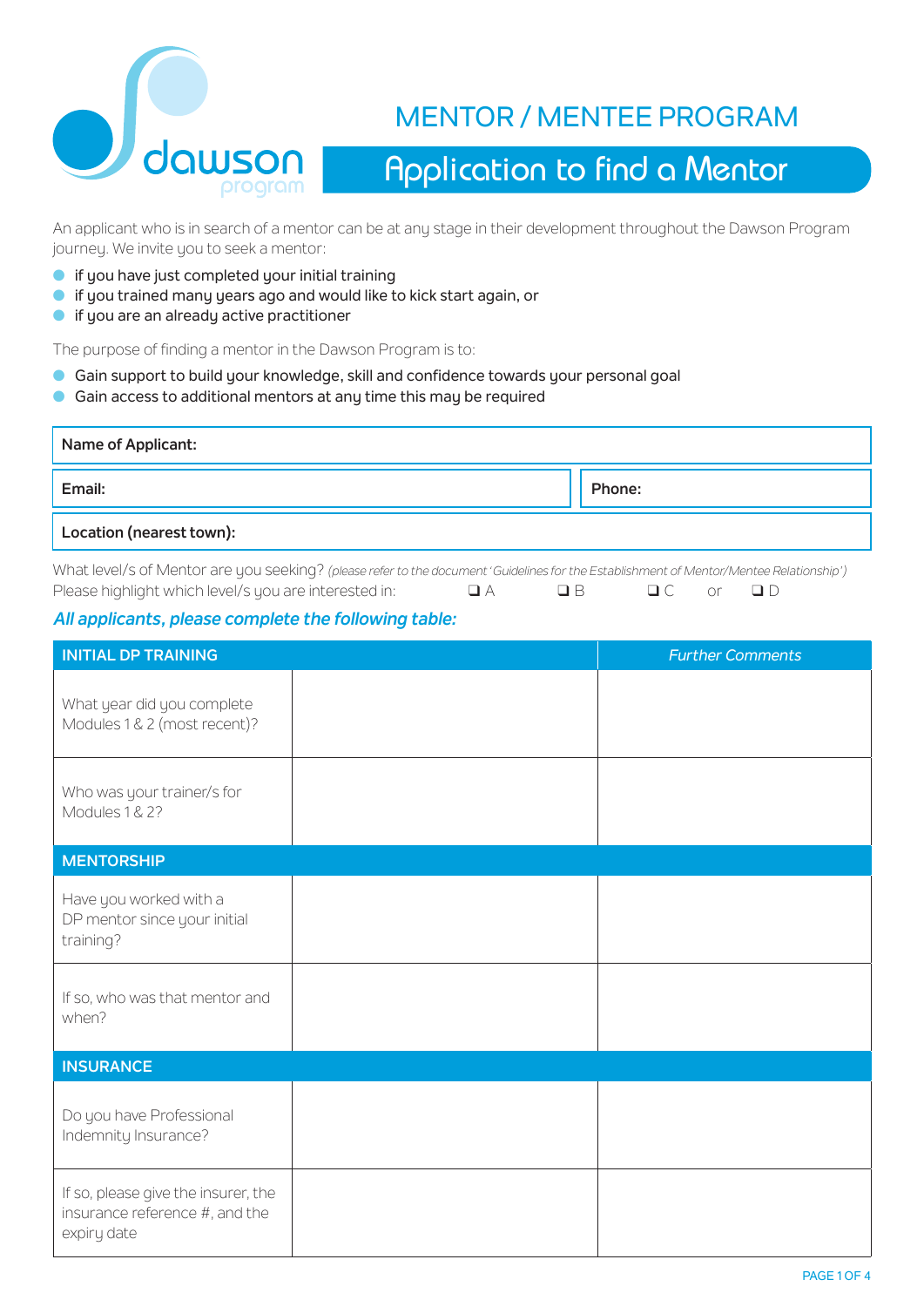## *Please complete the questions below ONLY for the Mentor Levels that interest you.*

| <b>Mentor Level A</b>                                                                                                                                                                                  |            |              |
|--------------------------------------------------------------------------------------------------------------------------------------------------------------------------------------------------------|------------|--------------|
| Finding a mentor for someone who has completed the initial training and is looking for support to apply<br>their DP knowledge for themselves, with other family members and animals in their own home. |            |              |
| 1. Do you feel confident with the Dawson Program protocol sequence?                                                                                                                                    | $\Box$ YES | $\square$ NO |
| 2. Have you conducted any corrections outside of your training modules?                                                                                                                                | $\Box$ YES | $\square$ NO |
| If so, please give a brief understanding of the type of corrections and your confidence with them:                                                                                                     |            |              |
|                                                                                                                                                                                                        |            |              |
| <b>Mentor Level B</b>                                                                                                                                                                                  |            |              |
| A. Finding a mentor for a course graduate who is training to become a Clinical Practitioner.                                                                                                           |            |              |
| 1. Do you feel confident with the Dawson Program protocol sequence?                                                                                                                                    | $\Box$ YES | $\square$ NO |
| 2. Have you conducted any corrections outside of your training modules?                                                                                                                                | $\Box$ YES | $\square$ NO |
| If so, please give a brief understanding of the type of corrections and your confidence with them.                                                                                                     |            |              |
|                                                                                                                                                                                                        |            |              |
| 4. Do you have a timeline goal to reach practitioner level?<br>If so, when? $\frac{1}{2}$                                                                                                              | $\Box$ YES | QNO          |
| 5. Please give us a brief understanding of the reasons you wish to become a Dawson Program practitioner?                                                                                               |            |              |
|                                                                                                                                                                                                        |            |              |
| B. Finding a mentor for a <b>current practitioner</b> .                                                                                                                                                |            |              |
| 1. Are you a qualified, registered Clinical Practitioner under the Dawson Program guidelines?<br>(Refer to quidelines in your manual)                                                                  | $\Box$ YES | $\Box$ NO    |
| 2. How long have you been practicing in your own clinic (incl. phone/video calls): __________                                                                                                          |            |              |
| 3. Please give us a brief understanding of the areas in which you believe a mentor would be of value to you.                                                                                           |            |              |
|                                                                                                                                                                                                        |            |              |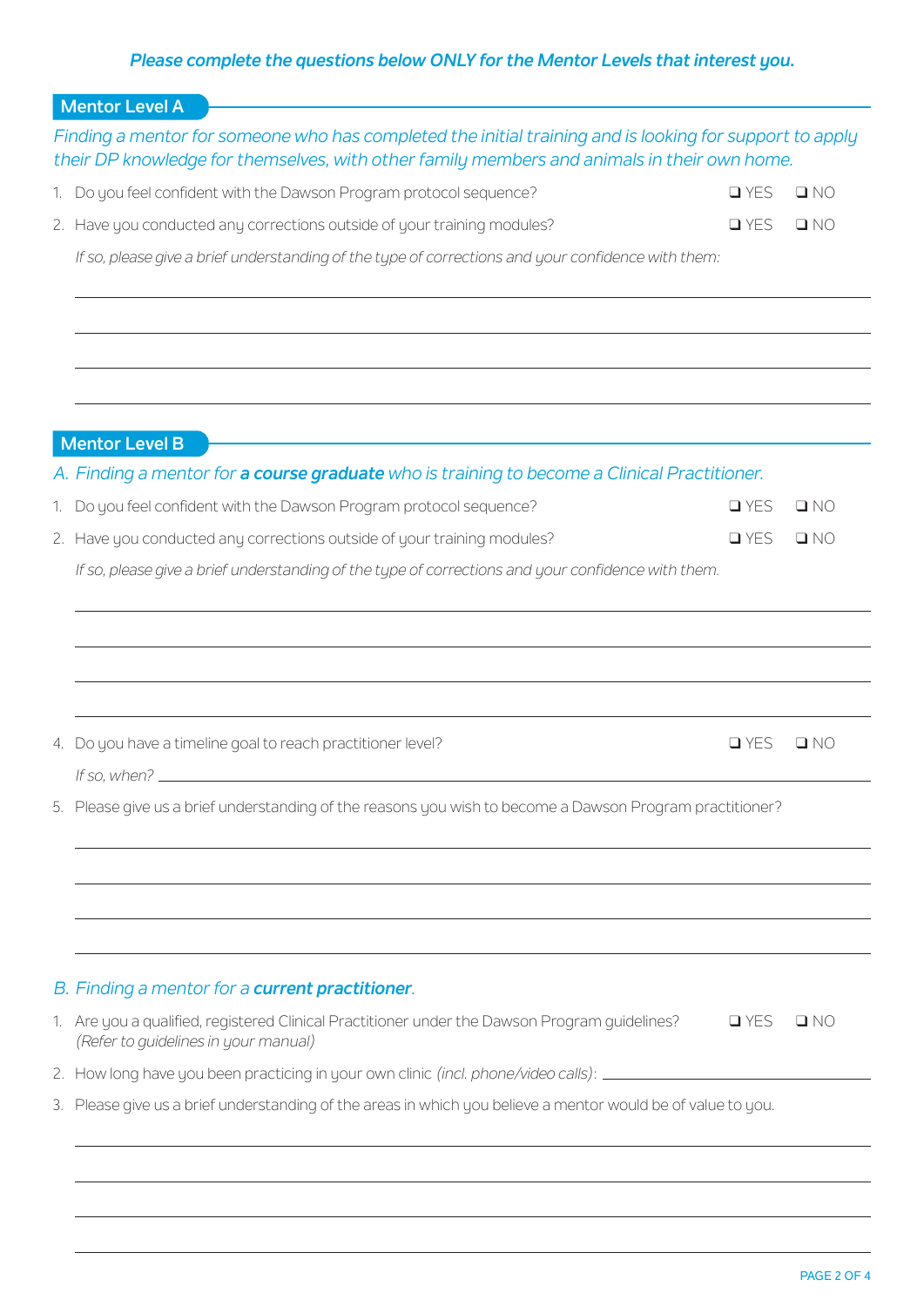### **Mentor Level C**

*Finding a mentor for someone who wishes to become an Advanced Clinical Practitioner.* 

- 1. How many days each week do you work in your own clinic?
- 2. When did you become a clinical practitioner?

3. Have you previously been mentored in the Dawson Program?  $QYES = NQ$ *If so, with whom and when?*

| 4. Please give us a brief understanding of the reasons you wish to become an Advanced Clinical Practitioner with the |
|----------------------------------------------------------------------------------------------------------------------|
| Dawson Program?                                                                                                      |

#### **Mentor Level D**

| Find a mentor for someone who wishes to become a trainer within the Dawson Program.                                                   |            |           |
|---------------------------------------------------------------------------------------------------------------------------------------|------------|-----------|
| 1. Are you a qualified, registered Clinical Practitioner under the Dawson Program quidelines?<br>(Refer to quidelines in your manual) | $\Box$ YES | $\Box$ No |
| 2. How long have you been practicing in your own clinic (incl. phone/video calls): _____                                              |            |           |
| 3. Have you been mentored through your Dawson Program journey?<br>If so, with whom and when?                                          | $\Box$ YES | O NO      |
|                                                                                                                                       |            |           |
| 4. Do you have demonstrated skills in organising training workshops?<br>If yes, please give details:                                  | $\Box$ YES | $\Box$ No |
|                                                                                                                                       |            |           |
|                                                                                                                                       |            |           |
|                                                                                                                                       |            |           |